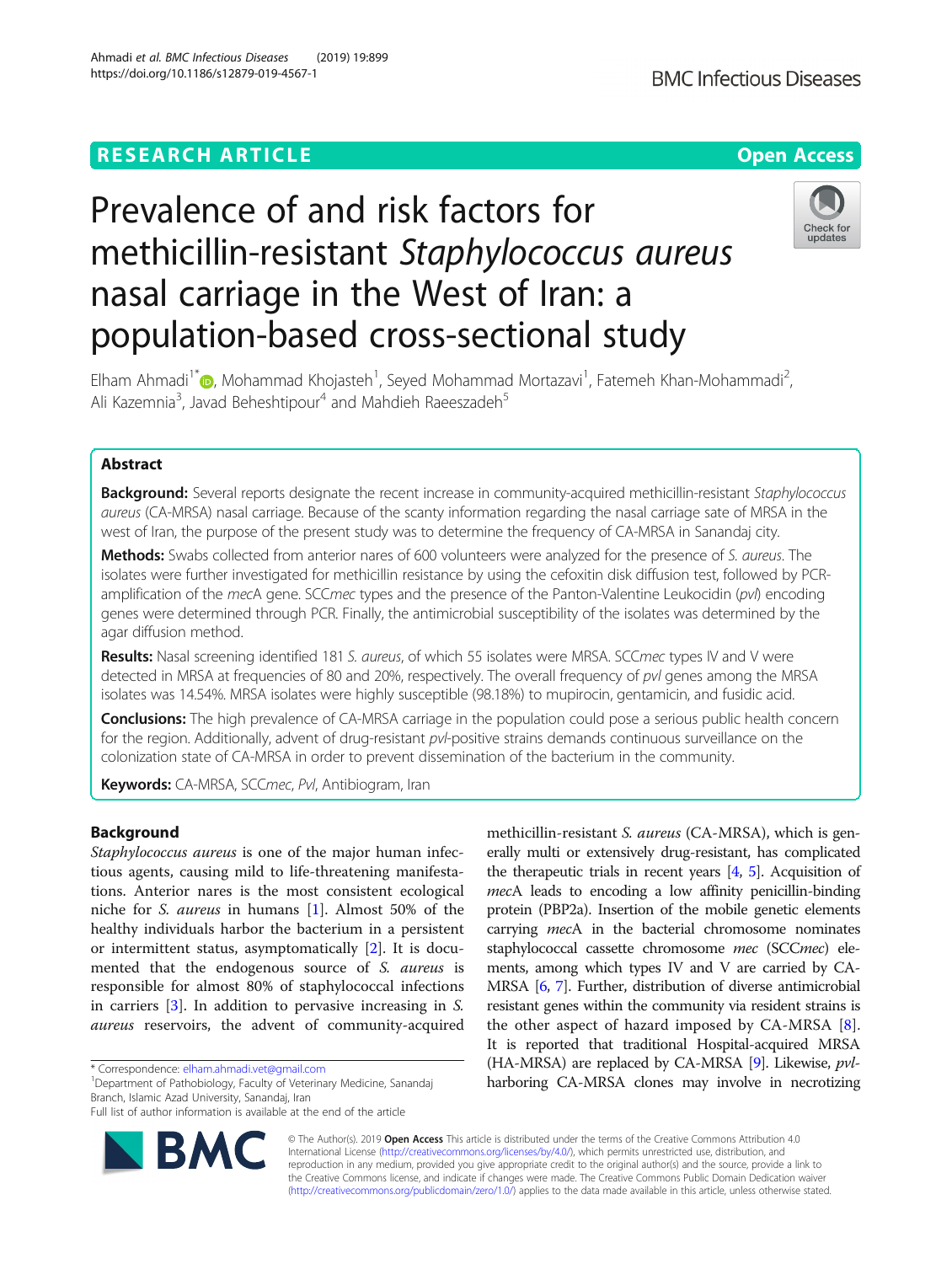<span id="page-1-0"></span>pulmonary and skin infections through the expression of Panton-Valentine Leukocidin (PVL) toxin [[10](#page-6-0)].

Despite the studies carried out on CA-MRSA carriage in various part of the world  $[11–14]$  $[11–14]$  $[11–14]$  $[11–14]$  $[11–14]$ , and among healthy children [[15,](#page-6-0) [16](#page-6-0)], medical and non-medical students [\[8](#page-6-0)], and outpatients [[17,](#page-6-0) [18\]](#page-6-0) in Iran, the prevalence of CA-MRSA in the community setting in the west of Iran is totally unknown. Therefore, this study was conducted to evaluate the nasal colonization state of MRSA on healthy individuals in Sanandaj city, west of Iran. Moreover, SCC*mec* types, presence of *pvl*, and antibiotic resistance profile of the isolates were further analyzed.

# Methods

## Samples and data collection

The frequency of S. aureus nasal carriage (SANC) and MRSA was investigated in a cross-sectional study from February 2017 to July 2018 among 600 randomly chosen inhabitants in Sanandaj city based on the non-probability haphazard sampling type. Any sign of clinical illness, hospitalization, and use of antibiotics during the 12 preceding months were excluded from the survey. The participants included 278 female and 322 male. The study was approved by the Ethics Committee of Sanandaj Medical University. An informed consent signed by all the participants or their legal guardians was obtained prior to enrollment. Details of the sampling population are depicted in Table 1.

#### S. aureus isolation

Sterile swabs moisture with sterile normal saline (SNS) was used for streaking both anterior nares of each participant. The swabs embedded in SNS were transferred to the microbiology laboratory within maximum two hours and streaked onto Columbia agar (CA, Merck, Germany) with 6% defibrinated sheep blood. An individual presumptive colony of S. aureus (round and convex with an approximate of 1–4 mm in diameter) from each plate was subcultured on blood agar (BA, Merck, Germany). Phenotypic characterization of the S. aureus isolates were performed based on Gram staining and the biochemical reactions including catalase, coagulase, and

DNase positive bacteria, in addition to yellow appearance on mannitol salt agar (MSA, Merck, Germany).

#### DNA extraction and molecular analysis

Genomic DNA of the S. aureus isolates were extracted using gram positive bacterial DNA extraction kit (Cinna-Gen, Iran). The DNA of the isolates were subjected to a species-specific polymerase chain reaction (PCR) based on the nuc gene partial amplification [\[19](#page-6-0)]. Initial determination of MRSA was performed using cefoxitin disk (Patanteb, Iran) diffusion test [\[20](#page-6-0)], which was followed by mecA gene amplification [\[21](#page-6-0)]. SCCmec types (I-V) of MRSA isolates were discriminated in a multiplex PCR reaction as described by Ghaznavi-Rad et al. [\[22](#page-6-0)]. Finally, the presence of *pvl* gene was analyzed as proposed by Lina et al. [\[23\]](#page-6-0). Reference strain of S. aureus ATCC 49775 was applied as pvl positive control. Positive controls for SCCmec PCR were as followed: NCTC10442 (SCCmec I), NCTC N315 (SCCmec II), NCTC 85/2082 (SCCmec III), HDE288 (SCCmec IV), and JCSC3624 (SCCmec V).

# Antimicrobial susceptibility testing

Agar disk diffusion method was exploited to assess the antimicrobial susceptibility pattern of isolated S. aureus strains [[20\]](#page-6-0). The used antibiotic disks (Patanteb, Iran) included rifampin (5 μg), tetracyclin (30 μg), chloramphenicol (30 μg), fusidic acid (10 μg), trimethoprimsulphamethoxazole  $(1.25/23.75 \,\mu$ g), clindamycin  $(2 \,\mu$ g), gentamicin (10 μg), erythromycin (15 μg), penicillin (10 U), vancomycin (30 μg), mupirocin (200 μg), and ciprofloxacin (5  $\mu$ g). S. *aureus* ATCC 25923 was used for quality control point.

# Statistical analysis

Demographic characteristics (gender and age-group variables) and risk factors of the studied population were primarily analyzed by bivariate model. P values  $\leq 0.05$  indicated statistically significant correlations at the 95.0% confidence level. Next, multiple logistic regression model was applied. In order to elevate the value of regression model, every given variable with a P value  $\leq 0.05$  was

**Table 1** Age group and sex characteristics, and distribution of SANC and MRSA

| Age         | Female volunteers ( $n = 278$ ) | SANC $(n=68)$ | MRSA $(n = 13)$ | Male volunteers ( $n = 322$ ) | SANC $(n = 113)$ | MRSA $(n=42)$ |
|-------------|---------------------------------|---------------|-----------------|-------------------------------|------------------|---------------|
| $1 - 10$    | 31                              | 12            |                 | 45                            | 22               |               |
| $>10-20$    | 27                              |               | 4               | 39                            | 27               | 12            |
| $> 20 - 30$ | 34                              |               |                 | 42                            | 13               |               |
| $> 30 - 40$ | 67                              |               |                 | -52                           | 9                |               |
| $>40 - 50$  | 58                              | 6             |                 | 54                            | 12               | 6             |
| $> 50 - 60$ | 33                              | 14            |                 | 46                            | 18               | 9             |
| $>60 - 70$  | 28                              | 15            |                 | 44                            | 12               |               |
|             |                                 |               |                 |                               |                  |               |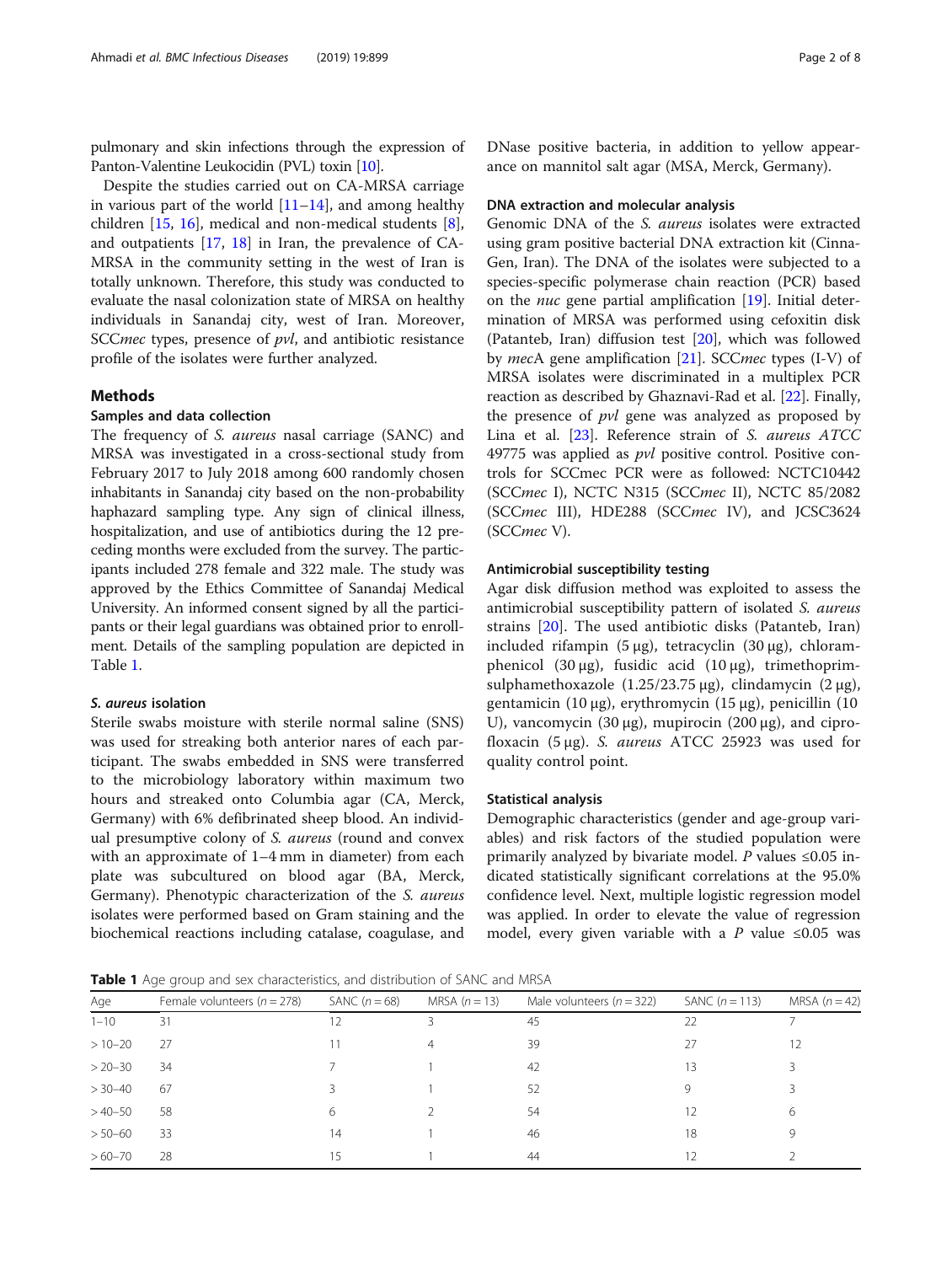entered in the final multiple logistic model. The goodness of fit regarding multiple logistic regression model was evaluated by Hosmer and Lemeshow test. The results were expressed as P value and adjusted odds ratio (Adjusted OR) with a 95% confidence interval (CI 95%). Median ages expressed as mean ± SEM.

# Results

In the present research, 181 (30.16%) colonized S. aureus isolates were detected, among which 68 (11.33%) and 113 (18.83%) strains were isolated from female and male subjects, respectively. The overall prevalence of MRSA in this study was 55 out of 181 S. aureus isolates, identified phenotypically and then confirmed in a mecA-based PCR assay. The most affected age-group among females and males were  $> 60-70$  and  $> 10-20$  years-old groups, respectively. Thirteen (2.16%) and 42 (7%) female and male candidates were detected as MRSA nasal carriers, respectively (Table [1](#page-1-0)).

The individuals with highest carriage rate of MRSA in both genders were in > 10–20 age group. The prevalence of MRSA in men was rather higher than that of women (Table [2](#page-3-0)). The median age of women and men enrollers were  $36.27 \pm 1.06$  and  $36.08 \pm 1.09$  years, respectively. The risk of MRSA (Adjusted OR: 3.86; 95% CI: 1.70–8.76) infection was significant with gender (Table [3\)](#page-4-0). Meanwhile, significance association was observed between MRSA frequency with age (Adjusted OR: 0.92; 95% CI: 0.78–1.10) (Table [3\)](#page-4-0). Besides, in bivariate logistic regression analysis, a significant association was revealed between the frequency of MRSA with some independent risk factors including skin and soft tissue infection in the last 12 months (Crude OR = 46.57, 95% CI: 2.03–1068.89), occupation (Crude OR = 1.32, 95% CI: 1.24–3.52), and the presence of household members who have a profession in hospital care (Crude OR = 13.07, 95% CI: 2.44–70.11) (Table [2](#page-3-0)). All of the above mentioned risk factors remained associated in the multiple logistic regression analysis, including skin and soft tissue infection in the last 12 months (Adjusted OR = 4.70, 95% CI: 1.22–18.18), occupation (Adjusted OR =  $0.22$ , 95% CI: 0.09–0.51), and the presence of household members who have a profession in hospital care (Adjusted OR = 5.24, 95% CI: 1.86–14.76) (Table [3](#page-4-0)). No statistical relationship was identified between the other risk factors depicted in Table [2](#page-3-0) and MRSA state. The Pvalue, crude odds ratio and confidence interval (CI) of the risk factors are accessible in Table 2.

A total of 44 (80%) MRSA isolates carried SCCmec type IV, among which eight isolates harbored pvl gene. The frequency of *pvl* and SCC*mec* type IV subtypes are represented in Table [4](#page-4-0). In addition, SCCmec type V was detected in 11 (20%) MRSA isolates and only one of them harbored *pvl* gene. Other types of SCC*mec* including types I, II, and III were not detected in any isolates.

The antibiotic resistance pattern of *S. aureus* including MRSA is presented in Table [5](#page-5-0). Drug-resistance (resistance to at least 2 classes of antibiotics) was observed in 132 (72.92%) and 47 (87.27%) total S. aureus and MRSA isolates, respectively. Resistance to penicillin allocated the highest rate of resistance, following by clindamycin, erythromycin, and ciprofloxacin among the total and MRSA isolates. All MRSA isolates were susceptible to fusidic acid, gentamicin, and mupirocin, except one isolate. Besides, high rates of susceptibility were observed against the three above antibiotics in total isolated S. aureus.

# **Discussion**

Emergence and distribution of CA-MRSA clones is a universal public health issue. High frequency of colonized S. aureus detected in the present survey is a matter of concern as nasal carriers are at risk of acquiring endogenous Staphylococcal infections [[8\]](#page-6-0). Relatively poor personal hygiene such as facial, hand, and nostril cleaning habit is a probable reason of the high rate of SANC in the region [\[24](#page-6-0)]. Although a reverse association has been stated between SANC and age [[14](#page-6-0)], higher prevalence of SANC among elderly women in this study is ambiguous. This may be related to hormonal disposition [[13\]](#page-6-0). As an evidence, consumption of hormonal contraceptives is identified as a risk factor for SANC [[25\]](#page-7-0). On one hand, female sex hormones direct an immunomodulating effect which may modify the host innate and adaptive responses against infections. This is particularly about estrogen through the exertion of anti-inflammatory and pro-inflammatory effects at different physiological levels [[26](#page-7-0), [27](#page-7-0)]. On the other hand, the dynamics of SANC is indirectly affected by the existence of sex steroid receptors in the anterior nares, in addition to the microenvironment of nasal cavity which is influenced by sex hormones [[24,](#page-6-0) [28](#page-7-0)]. The peak competition of respiratory pathogens to colonize in the anterior nares is in the first years of life, by which interfering of the bacteria confers their elimination or establishment [\[1](#page-6-0)]. Higher prevalence of SANC state is consistently documented in male gender [[8](#page-6-0), [13,](#page-6-0) [14\]](#page-6-0). Despite this, some observations have documented no differences regarding the SANC state in both genders [\[29\]](#page-7-0). Empirically experience of the authors denotes the less habit of hand washing among young boys. Although the impact of gender on SANC frequency is not completely known so far, enhanced attitude of female sex toward health issues, particularly personal hygiene, may influence the bacterial colonization rate [\[8](#page-6-0)].

The reported incidences of SANC in different studies vary, depending on the sampling sites and methods, and the methodology applied [\[12](#page-6-0)]. Lower frequency of SANC among apparently healthy individuals have been reported from Spain (19.1%) [[12\]](#page-6-0), Norway (27%) [\[30](#page-7-0)],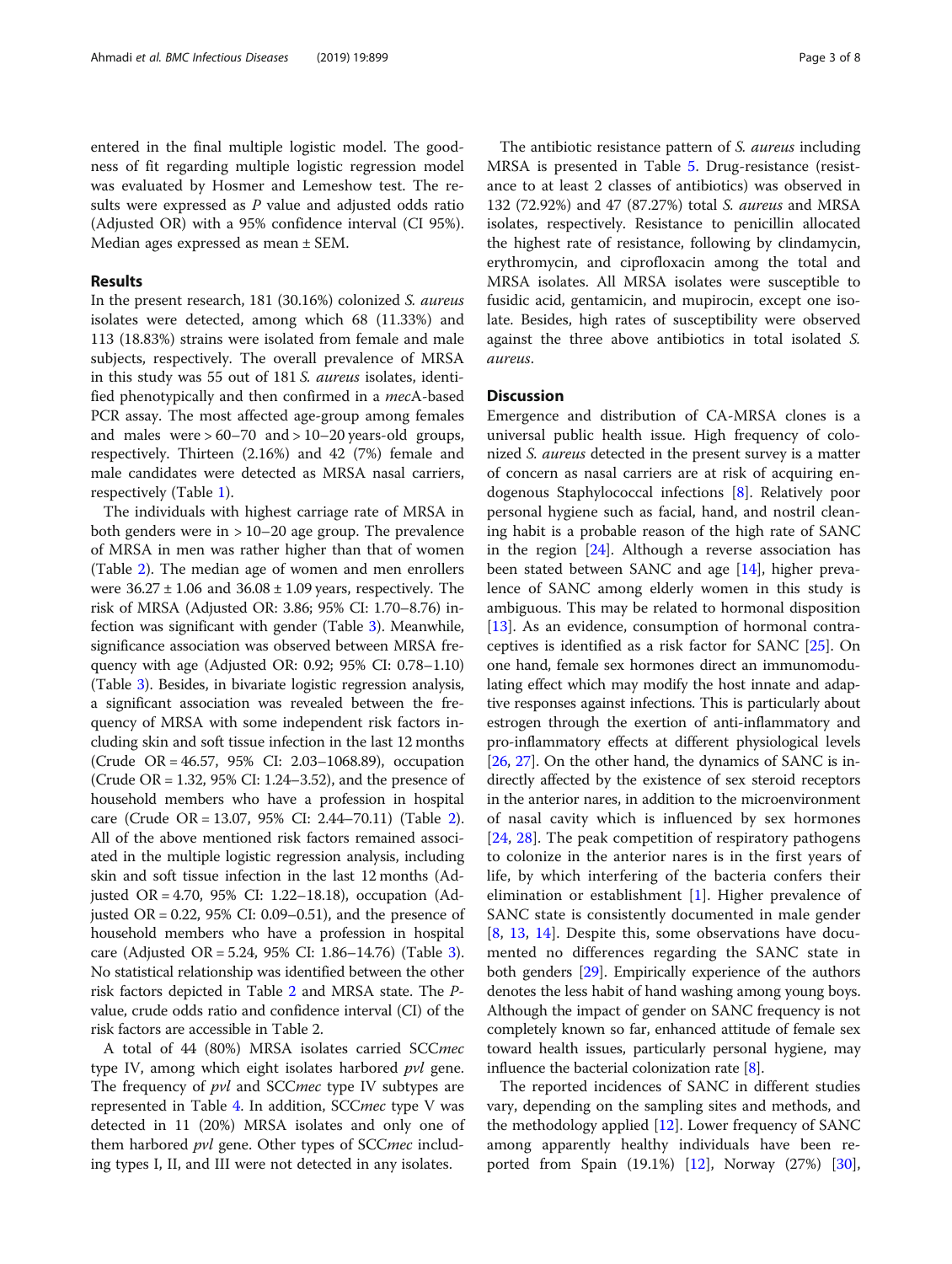| Factor                              | <b>SANC Frequency</b>                                    | <b>MRSA</b>      |                  | $\overline{p}$    | Crude OR     | 95% CI          |  |
|-------------------------------------|----------------------------------------------------------|------------------|------------------|-------------------|--------------|-----------------|--|
|                                     | (% column)                                               | Positive No. (%) | Negative No. (%) |                   |              |                 |  |
| Sex                                 |                                                          |                  |                  |                   |              |                 |  |
| Male                                | 113 (35.09)                                              | 42 (37.17)       | 71 (62.83)       | 0.001             | 6.48         | $2.13 - 19.66$  |  |
| Female                              | 68 (24.46)                                               | 13 (19.12)       | 55 (80.88)       |                   |              |                 |  |
| Age <sup>a</sup>                    |                                                          |                  |                  |                   |              |                 |  |
| $1-10$ years                        | 34 (44.74)                                               | 10 (29.41)       | 24 (70.59)       | $\qquad \qquad -$ | $\mathbf{1}$ |                 |  |
| $10-20$ years                       | 38 (57.58)                                               | 16 (42.10)       | 22 (57.90)       | 0.002             | 10.64        | 2.37-47.79      |  |
| $20 - 30$ years                     | 20 (26.32)                                               | 4(20.00)         | 16 (80.00)       | 0.78              | 1.33         | $0.17 - 10.52$  |  |
| 30-40 years                         | 12 (10.08)                                               | 4(33.33)         | 8(66.77)         | 0.48              | 2.18         | $0.25 - 19.29$  |  |
| 40-50 years                         | 18 (16.07)                                               | 8 (44.44)        | 10 (55.56)       | 0.05              | 8.85         | 1.02-76.89      |  |
| 50-60 years                         | 32 (40.51)                                               | 10 (31.25)       | 22 (68.75)       | 0.08              | 4.62         | $0.83 - 25.53$  |  |
| 60-70 years                         | 27 (37.50)                                               | 3(11.11)         | 24 (88.99)       | 0.19              | 0.12         | $0.004 - 3.03$  |  |
| Hospital visit in the last 3 months |                                                          |                  |                  |                   |              |                 |  |
| Yes                                 | 58 (32.77)                                               | 20 (34.48)       | 38 (65.51)       | 0.09              | 2.96         | $0.85 - 10.36$  |  |
| No                                  | 123 (29.08)                                              | 35 (28.45)       | 88 (71.54)       |                   |              |                 |  |
| Chronic renal disorder              |                                                          |                  |                  |                   |              |                 |  |
| Yes                                 | 27 (39.71)                                               | 11 (40.74)       | 16 (59.25)       | 0.91              | 1.14         | $0.14 - 9.01$   |  |
| No                                  | 154 (28.95)                                              | 44 (28.57)       | 110 (71.42)      |                   |              |                 |  |
| Smoking habits <sup>a</sup>         |                                                          |                  |                  |                   |              |                 |  |
| Ex-smoker                           | 22 (44.90)                                               | 4(18.18)         | 18 (81.81)       |                   | $\mathbf{1}$ |                 |  |
| Current smoker                      | 39 (31.97)                                               | 16 (41.02)       | 23 (58.97)       | 0.09              | 12.96        | $0.64 - 263.94$ |  |
| Non-smoker                          | 120 (27.97)                                              | 35 (29.16)       | 85 (70.83)       | 0.23              | 6.4          | $0.3 - 136.99$  |  |
| Occupation                          |                                                          |                  |                  |                   |              |                 |  |
| Yes                                 | 97 (35.93)                                               | 22 (22.68)       | 75 (77.31)       | 0.04              | 1.32         | $1.24 - 3.52$   |  |
| No                                  | 84 (25.45)                                               | 33 (39.28)       | 51 (60.71)       |                   |              |                 |  |
|                                     | Household members who have a profession in hospital care |                  |                  |                   |              |                 |  |
| Yes                                 | 36 (47.37)                                               | 16 (44.44)       | 20 (55.55)       | 0.003             | 13.07        | $2.44 - 70.11$  |  |
| No                                  | 145 (80.11)                                              | 39 (26.89)       | 106 (73.10)      |                   |              |                 |  |
|                                     | Skin and soft tissue infection in the last 12 months     |                  |                  |                   |              |                 |  |
| Yes                                 | 14 (36.84)                                               | 9(64.28)         | 5(35.71)         | 0.02              | 46.57        | 2.03-1068.89    |  |
| No                                  | 167 (29.72)                                              | 46 (27.54)       | 121 (72.45)      |                   |              |                 |  |
| Allergy                             |                                                          |                  |                  |                   |              |                 |  |
| Yes                                 | 15 (22.39)                                               | 3(20.00)         | 12 (80.00)       | 0.06              | 0.1          | $0.01 - 0.82$   |  |
| No                                  | 166 (31.14)                                              | 52 (11.32)       | 114 (88.68)      |                   |              |                 |  |
| Diabetes mellitus                   |                                                          |                  |                  |                   |              |                 |  |
| Yes                                 | 7 (36.84)                                                | 1(14.28)         | 6(85.71)         | 0.9               | 0.04         | $0.001 - 1.62$  |  |
| No                                  | 174 (29.95)                                              | 54 (31.03)       | 20 (68.96)       |                   |              |                 |  |
| Surgery in the last 12 months       |                                                          |                  |                  |                   |              |                 |  |
| Yes                                 | 4(26.67)                                                 | 1(25.00)         | 3 (75.00)        | 0.82              | 0.65         | $0.02 - 25.57$  |  |
| No                                  | 177 (30.26)                                              | 54 (30.50)       | 123 (69.49)      |                   |              |                 |  |
| Chronic liver disorder              |                                                          |                  |                  |                   |              |                 |  |
| Yes                                 | 0(0.00)                                                  | 0(0.00)          | 0(0.00)          | $\mathbf{1}$      |              |                 |  |
| No                                  | 181 (30.37)                                              | 55 (30.38)       | 126 (69.61)      |                   |              |                 |  |
|                                     |                                                          |                  |                  |                   |              |                 |  |

<span id="page-3-0"></span>Table 2 Bivariate analysis of demographic information and risk factors for MRSA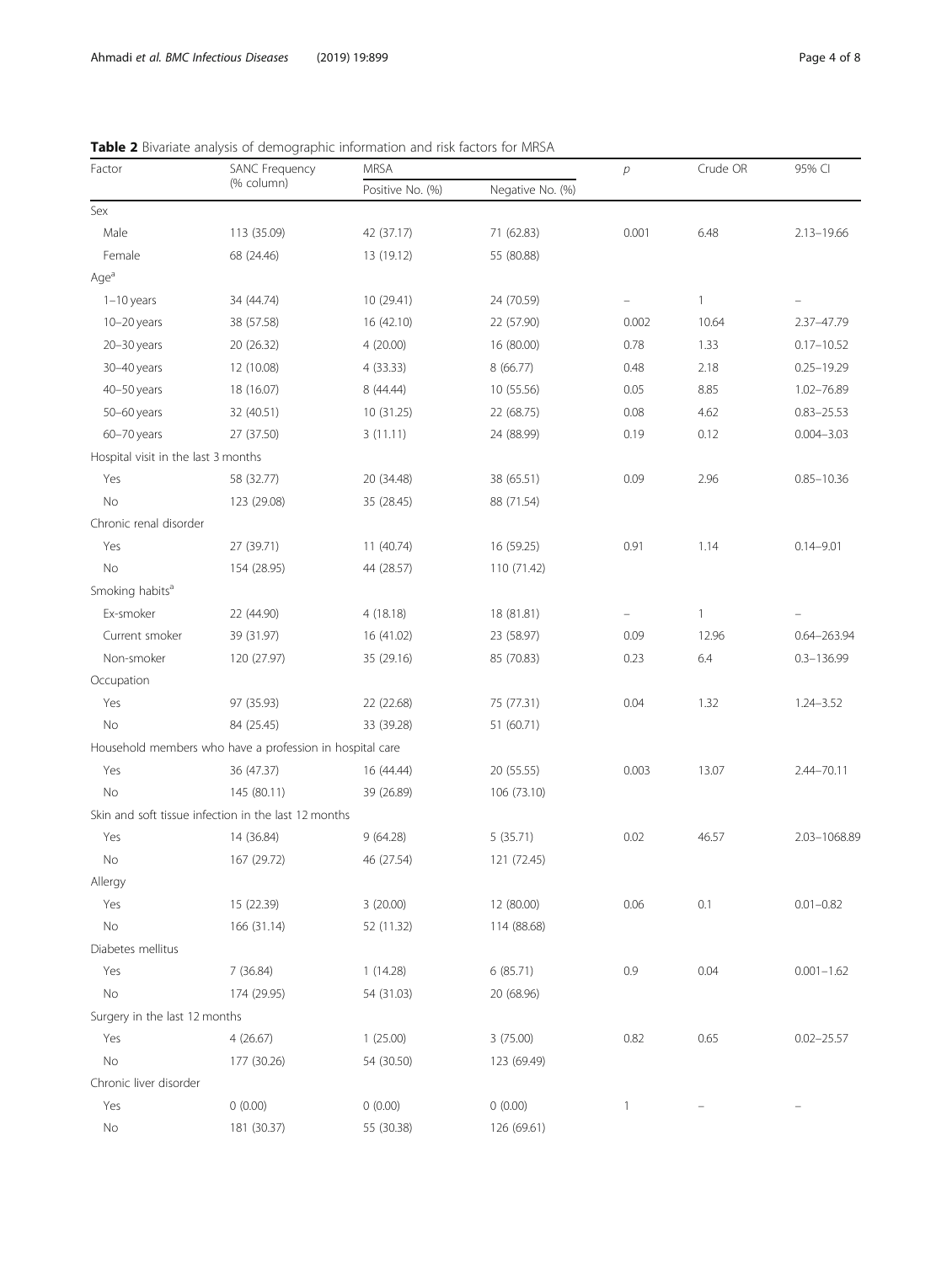<span id="page-4-0"></span>

| Table 2 Bivariate analysis of demographic information and risk factors for MRSA (Continued) |  |  |  |
|---------------------------------------------------------------------------------------------|--|--|--|
|                                                                                             |  |  |  |

| Factor             | SANC Frequency | <b>MRSA</b>      |                  | р     | Crude OR | 95% CI          |  |
|--------------------|----------------|------------------|------------------|-------|----------|-----------------|--|
|                    | (% column)     | Positive No. (%) | Negative No. (%) |       |          |                 |  |
| Use of steroids    |                |                  |                  |       |          |                 |  |
| Yes                | 3(25.0)        | 1(33.33)         | 2(66.66)         | 0.22  | 13.95    | $0.21 - 912.44$ |  |
| No                 | 178 (30.27)    | 54 (30.38)       | 124 (69.66)      |       |          |                 |  |
| Oral contraceptive |                |                  |                  |       |          |                 |  |
| Yes                | 8(21.62)       | 3(37.5)          | 5(62.5)          | 0.31  | 4.61     | $0.24 - 89.79$  |  |
| No                 | 173 (30.73)    | 52 (30.05)       | 121 (69.94)      |       |          |                 |  |
| Alcoholism         |                |                  |                  |       |          |                 |  |
| Yes                | 7(41.18)       | 3(42.85)         | 4(57.14)         | 0.388 | 4.04     | $0.176 - 92.58$ |  |
| No                 | 174 (29.58)    | 52 (29.88)       | 122 (70.11)      |       |          |                 |  |

Regression was used with the first value within variable acting as reference value

Variables entered: sex (male versus female), and the other variables, yes versus no.

OR: Odds ratio CI: Confidence interval

Kashmir-India (27.92%) [[31](#page-7-0)], and Germany (21.9%) [\[13](#page-6-0)], while the higher prevalence of SANC (40.4%) has been documented in Ukraine [[32\]](#page-7-0). It is not out of mind that the prevalence rate of S. aureus in this study in underestimated as other sites of body residing S. aureus (skin, vagina, pharynges) did not examined. In addition, enrichment processes did not employed for rising S. aureus isolation.

High level of CA-MRSA in this study poses a risk for not only carriers but also patients and susceptible individuals. The previous history of skin and soft tissue infections is independently associated with MRSA rate. Current studies have also confirmed MRSA colonization with surgical site infections or chronic furunculosis [\[33,](#page-7-0) [34](#page-7-0)]. Despite this, because of some controversial conflicts regarding association of MRSA colonization with several non-infectious skin diseases [[35](#page-7-0)–[37\]](#page-7-0), the burden of CA-MRSA state in skin and soft tissue infections in the studied district is needed to investigate in details in upcoming studies. Despite the success in preventing recurrent skin infections following nasal decolonization with mupirocin [[33](#page-7-0)], it has been failed in the cases of non-infectious skin

diseases [\[38](#page-7-0)]. In other studies undertaken in Iran, the carriage state of MRSA among special groups including healthcare workers [[39](#page-7-0)], children [\[16\]](#page-6-0), students [\[8](#page-6-0)], and hospitalized individuals [[40](#page-7-0)] were 5.3, 1.3, 13.14, and 36.8%, respectively. The nasal colonization rate of MRSA was reported 4.5% in a community based study carried out in Arak, central Iran [\[41](#page-7-0)]. The carriage rate of MRSA in Spain (0.4%) [\[12\]](#page-6-0), Bolivia (0.5%) and Peru (0%) [[11](#page-6-0)], Brazil (0.9%) [\[14\]](#page-6-0), Germany (1.29%) [\[13\]](#page-6-0), India (1.83%) [[31](#page-7-0)], and Ukraine (3.7%) [\[32\]](#page-7-0) were lower than the 9.16% detected in our study. Higher incidence of MRSA nasal carriage (16.6%) has been reported by Goud et al. [[42](#page-7-0)], while Scerri et al. [[43\]](#page-7-0) and Onanuga et al. [\[44\]](#page-7-0) has stated approximately close rate of MRSA nasal colonization from Malta (8.8%) and Niger delta (9%). Regular close contact with an active case or carrier, traffic to healthcare centers, poor sanitation or economic circumstances, preceding antibiotic prescription, and overcrowding are the plausible reasons to explain the differences of CA-MRSA prevalence in various regions [[45](#page-7-0), [46\]](#page-7-0). There is concordance between the results of the present work and Schaumburg et al. regarding peek colonization rate of the bacterium

Table 3 Multiple logistic regression analysis of demographic information and risk factors associated with MRSA

| Risk factors                                                | р     | Adjusted OR | 95% CI        |
|-------------------------------------------------------------|-------|-------------|---------------|
| Sex                                                         | 0.001 | 3.86        | $1.70 - 8.76$ |
| Age                                                         | 0.038 | 0.92        | $0.78 - 1.10$ |
| Skin and soft tissue infection<br>in the last 12 months     | 0.03  | 470         | 1.22-18.18    |
| Occupation                                                  | 0.001 | 0.22        | $0.09 - 0.51$ |
| Household members who have<br>a profession in hospital care | 0.002 | 5 24        | 1.86-14.76    |
|                                                             |       |             |               |

OR: Odds ratio

CI: Confidence interval

Table 4 Frequency of SCCmec type IV subtypes among MRSA isolates

| Subtype         | Female    | Male        | Total         |
|-----------------|-----------|-------------|---------------|
| IVa             | 3(5.45%)  | 15 (27.27%) | 18 (32.72%) * |
| IV <sub>b</sub> | $0(0\%)$  | 4 (7.27%)   | 4 (4.27%) *   |
| IV <sub>C</sub> | 2(3.63%)  | 11 (20%)    | 13 (23.63%) * |
| IVd             | 1(1.81%)  | $0(0\%)$    | 1(1.81%)      |
| IVh             | 3(5.45%)  | 5(9.09%)    | 8 (14.54%) *  |
| Total           | 9(16.36%) | 35 (63.63%) | 44 (80%)      |
|                 |           |             |               |

\* Strains harbored pvl included 3 isolates in each IVa and IVc subtypes and 1 isolate in each IVb and IVh subtype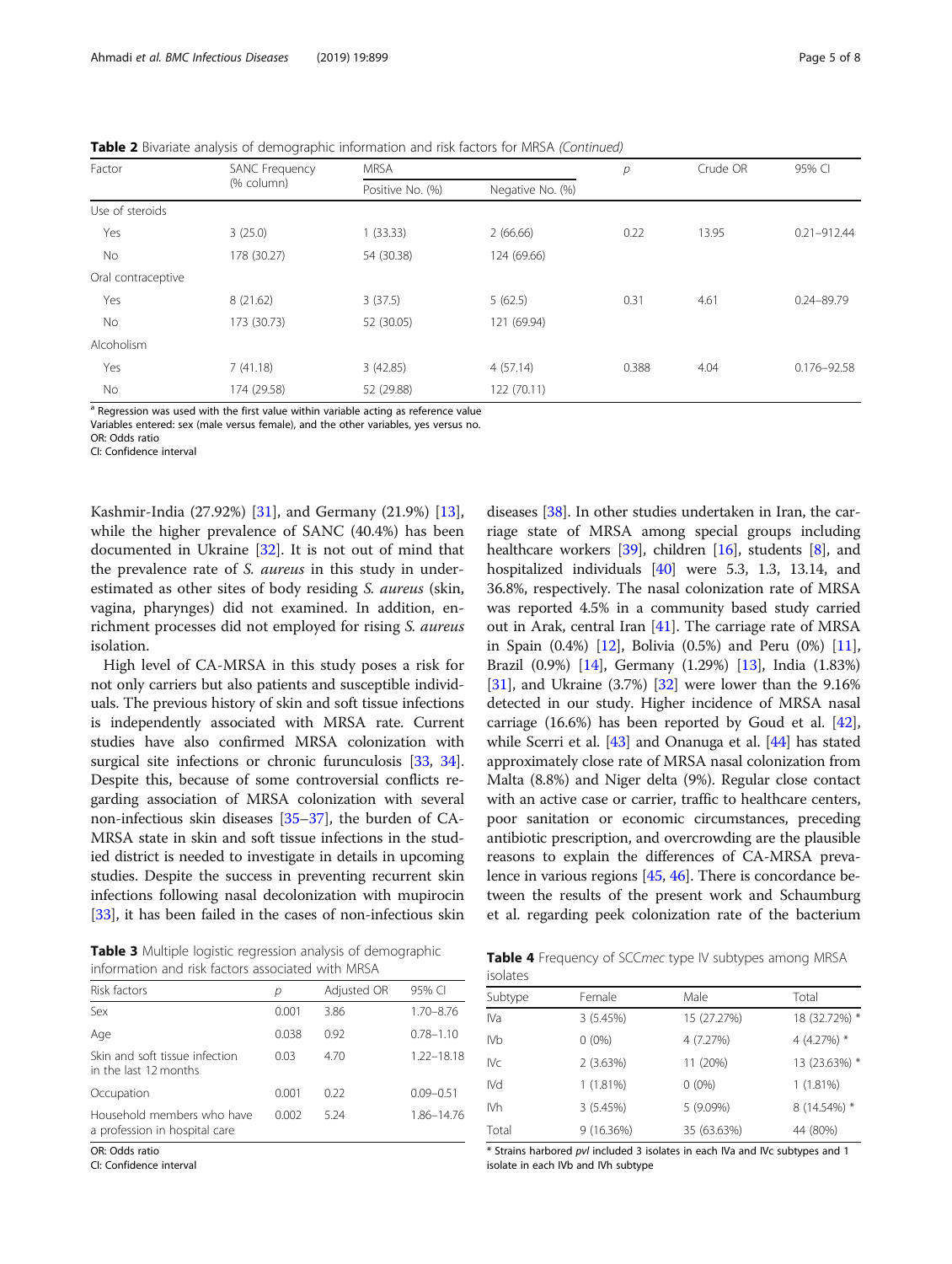<span id="page-5-0"></span>Table 5 Antibiotic resistance profile of S. aureus isolated from nasal carriers in Sanandaj city

| Antibiotic                     | S. aureus<br>$n = 181$ |             |              | <b>MRSA</b><br>$n = 55$ |             |             |
|--------------------------------|------------------------|-------------|--------------|-------------------------|-------------|-------------|
|                                | R<br>n(%)              | n(%)        | S<br>n(%)    | R<br>n (%)              | n(%)        | S<br>n (%)  |
| Rifampin                       | 15 (8.28%)             | 8 (4.41%)   | 158 (87.29%) | 3(5.45%)                | 1(1.81%)    | 51 (92.72%) |
| Tetracyclin                    | 33 (18.23%)            | $0(0\%)$    | 148 (81.76%) | 13 (23.63%)             | $0(0\%)$    | 42 (76.36%) |
| Chloramphenicol                | 39 (21.54%)            | 6 (3.31%)   | 136 (75.13%) | 8 (14.54%)              | $1(1.81\%)$ | 46 (83.63%) |
| Fusidic acid                   | $6(3.31\%)$            | $0(0\%)$    | 175 (96.68%) | 1(1.81%)                | $0(0\%)$    | 54 (98.18%) |
| Trimethoprim-sulphamethoxazole | 17 (9.39%)             | $2(1.10\%)$ | 162 (89.50%) | 4 (7.27%)               | $0(0\%)$    | 51 (92.72%) |
| Clindamycin                    | 142 (78.45%)           | 9(4.97%)    | 30 (16.57%)  | 32 (58.18%)             | 4 (7.27%)   | 19 (34.54%) |
| Gentamicin                     | 4 (2.20%)              | $2(1.10\%)$ | 175 (96.68%) | 1(1.81%)                | $0(0\%)$    | 54 (98.18%) |
| Erythromycin                   | 92 (50.82%)            | 16 (8.83%)  | 73 (40.33%)  | 27 (49.09%)             | 2(3.63%)    | 26 (47.27%) |
| Penicillin                     | 173 (95.58%)           | $0(0\%)$    | 8 (4.41%)    | 55 (100%)               | $0(0\%)$    | $0(0\%)$    |
| Vancomycin                     | 21 (11.60%)            | 9(4.97%)    | 151 (83.42%) | $6(10.90\%)$            | 3(3.63%)    | 46 (83.63%) |
| Mupirocin                      | 3(1.65%)               | 1(0.55%)    | 177 (97.79%) | $0(0\%)$                | 1(1.81%)    | 54 (98.18%) |
| Ciprofloxacin                  | 87 (48.06%)            | 11 (6.07%)  | 83 (45.85%)  | 16 (29.09%)             | 3(3.63%)    | 36 (65.45%) |

R: resistant; I: intermediate; S: sensitive; n: number

among teenagers [[47](#page-7-0)]. The higher proportion of MRSA carriage state in male rather than female volunteers in this study complies with the results that presented elsewhere [[8,](#page-6-0) [13](#page-6-0), [30,](#page-7-0) [32\]](#page-7-0). Indeed, this is coincide with the observations reported from Arak, central Iran [\[48](#page-7-0)] and the USA [[49\]](#page-7-0).

The frequent harboring of SCCmec type IV among the MRSA isolates underscored their community-acquired origin. Similarly, predominate SCCmec type among CA-MRSA in other studies carried out in Iran [[8,](#page-6-0) [41\]](#page-7-0) and overseas [\[11,](#page-6-0) [12](#page-6-0), [14](#page-6-0)] was type IV. IVa subtype had the most frequency in Urmia, the northwest of Iran, with the association of none detectable IVb and IVc subtypes [[8\]](#page-6-0). Lozano et al. revealed IVc subtype as the dominant subtype of SCC*mec* type IV  $[12]$  $[12]$ . This emphasizes even the subtle genetic variations of CA-MRSA isolated in different areas.

Because of the PVL-positive CA-MRSA menace to cause soft tissue and skin infections in menage and close-contact social groups, it is assumed as a serious public health threat. The frequency of  $pvl$  gene among the CA-MRSA isolates in the present study was 14.54% (8 out of 55 isolates), which is higher than findings in the central  $[41]$  $[41]$  and the northwest of Iran  $[8]$  $[8]$  $[8]$ . While Fard-Mousavi et al. reported 20.8% prevalence for pvl [[48\]](#page-7-0). PVL-negative CA-MRSA clones were reported from Spain  $[12]$  $[12]$ , Bolivia  $[11]$  $[11]$ , and Botucatu, Brazil  $[14]$  $[14]$ . In contrast, approximately high prevalence of pvl-harboring CA-MRSA isolates were detected from Ukraine (58%) [\[32\]](#page-7-0). Despite the prevailing distribution of  $pvl$  in CA-MRSA clones in Western countries rather than Eastern countries [[50](#page-7-0)], mountainous subtropical climate condition of Sanandaj city may influence the higher prevalence of pvl in this city comparing to the mentioned European countries except Ukraine [\[51\]](#page-7-0). Meanwhile, due to the phage origin of *pvl* genes and their transmissibility from methicillin-sensitive S. aureus (MSSA) into CA-MRSA, it is highly recommended to screen MSSA for the presence of this gene [[52](#page-7-0)].

Approximately 100% sensitivity to mupirocin was observed herein. This is in line with the other reports from Iran  $[8, 41]$  $[8, 41]$  $[8, 41]$  $[8, 41]$ . Therefore, mupirocin can efficiently be used to mitigate MRSA nasal carriage [[53\]](#page-7-0). Gentamicin is used as a synergic antibiotic in treatment of acute staphylococcal infections, like endocarditis. Fusidic acid is an appropriate alternative for the treatment of S. aureus infections in the cases of antibiotic resistance. In order to hinder the development of resistance against the above mentioned antimicrobials, diligent care in their use must be ensured. The same as the other internal data  $[8, 41]$  $[8, 41]$  $[8, 41]$  $[8, 41]$  $[8, 41]$ , high rate of sensitivity against rifampin may be explained by the low prescription of this agent in medicine in Iran. Despite the reports from the northwest of Iran  $[8]$  $[8]$ , high rate of resistance observed against clindamycin and erythromycin in this study may be a consequence of wide prescriptions of lincosamides and macrolides in treatment regime of gram positive bacterial infections in the region. Besides, there is obvious discrepancy regarding ciprofloxacin resistance rate in our study and others [[8](#page-6-0), [32](#page-7-0), [41](#page-7-0)] which may be depend on the easy access of individuals to it without physicians prescriptions. Hence, prudent prescription and limited access of individuals to antimicrobial agents in the region is highly recommended.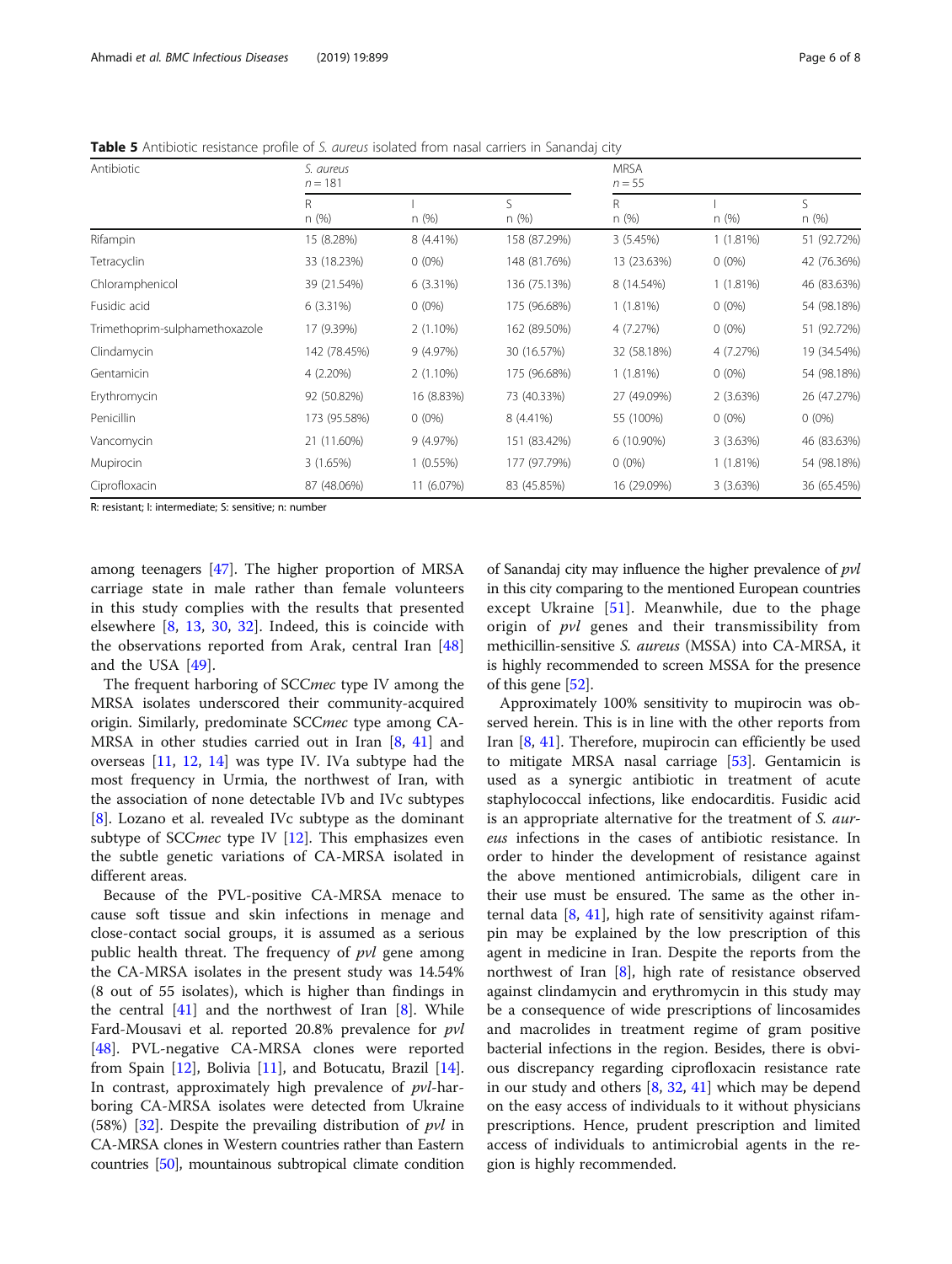# <span id="page-6-0"></span>Conclusion

In conclusion, the relatively high incidence of CA-MRSA in asymptomatic individuals in the west of Iran is a worrisome matter. Hence, implementation of follow-up programs is crucial to restrict and/or interrupt transmission of the bacteria from infected carriers to in-contact persons. Presence of either drug-resistance or pvl-harboring isolates may emphasize more the application of further continuous surveillance in the region.

#### Abbreviations

BA: blood agar; CA: Columbia agar; CA-MRSA: community-acquired methicillin-resistant Staphylococcus aureus; CI: confidence interval; HA-MRSA: Hospital-acquired methicillin-resistant Staphylococcus aureus; MSA: mannitol salt agar; OR: odds ratio; PBP2a: penicillin-binding protein; pvl: Panton-Valentine Leukocidin; SANC: Staphylococcus aureus nasal carriage; SCCmec: staphylococcal cassette chromosome mec; SNS: sterile normal saline

# Acknowledgments

Not Applicable.

#### Authors' contributions

This study was conceived by EA, MK, SMM, JB, and MR. The laboratory work was performed by FK-M and AK. EA wrote this article. All the authors have read and approved the manuscript.

# Funding

None.

## Availability of data and materials

The datasets generated and/or analyzed during the current study are not publicly available since the data contains particular medical records and individual privacy could be compromised, but are available from the corresponding author on reasonable request.

#### Ethics approval and consent to participate

This study was approved by the Ethics Committee of the Sanandaj Medical University [no: 2340/01]. All subjects provided written informed consent. In the cases of participants less than 16 years old, consent was collected from the parents.

#### Consent for publication

Not applicable.

#### Competing interests

The authors declare that they have no competing interests.

#### Author details

<sup>1</sup>Department of Pathobiology, Faculty of Veterinary Medicine, Sanandaj Branch, Islamic Azad University, Sanandaj, Iran. <sup>2</sup> Department of Microbiology, Faculty of Basic Sciences, Sanandaj Branch, Islamic Azad University, Sanandaj, Iran. <sup>3</sup> Department of Microbiology, Faculty of Veterinary Medicine, Urmia University, Urmia, Iran. <sup>4</sup>Young Researchers and Elite Club, Sanandaj Branch, Islamic Azad University, Sanandaj, Iran. <sup>5</sup>Department of Basic Sciences, Faculty of Veterinary Medicine, Sanandaj Branch, Islamic Azad University, Sanandaj, Iran.

# Received: 3 December 2018 Accepted: 16 October 2019 Published online: 28 October 2019

## References

- Pathak A, Marothi Y, Iyer RV, Singh B, Sharma M, Eriksson B, et al. Nasal carriage and antimicrobial susceptibility of Staphylococcus aureus in healthy preschool children in Ujjain. India BMC Pediatr. 2010;10:100.
- 2. Frank DN, Feazel LM, Bessesen MT, Price CS, Janoff EN, Pace NR. The human nasal microbiota and Staphylococcus aureus carriage. PLoS One. 2010;5(5):e10598.
- 3. von Eiff C, Becker K, Machka K, Stammer H, Peters G. Nasal carriage as a source of Staphylococcus aureus bacteremia. Study Group N Engl J Med. 2001;344(1):11–6.
- 4. Chambers HF, Deleo FR. Waves of resistance: Staphylococcus aureus in the antibiotic era. Nat Rev Microbiol. 2009;7(9):629–41.
- 5. Magiorakos AP, Srinivasan A, Carey RB, Carmeli Y, Falagas ME, Giske CG, et al. Multidrug-resistant, extensively drug-resistant and pandrug-resistant bacteria: an international expert proposal for interim standard definitions for acquired resistance. Clin Microbiol Infect. 2012;18(3):268–81.
- 6. Katayama Y, Ito T, Hiramatsu K. A new class of genetic element, staphylococcus cassette chromosome mec, encodes methicillin resistance in Staphylococcus aureus. Antimicrob Agents Chemother. 2000;44(6):1549–55.
- 7. Hao H, Dai M, Wang Y, Huang L, Yuan Z. Key genetic elements and regulation systems in methicillin-resistant Staphylococcus aureus. Future Microbiol. 2012;7(11):1315–29.
- 8. Abroo S, Hosseini Jazani N, Sharifi Y. Methicillin-resistant Staphylococcus aureus nasal carriage between healthy students of medical and nonmedical universities. Am J Infect Control. 2017;45(7):709–12.
- 9. Jackson KL, Mbagwu M, Pacheco JA, Baldridge AS, Viox DJ, Linneman JG, et al. Performance of an electronic health record-based phenotype algorithm to identify community associated methicillin-resistant Staphylococcus aureus cases and controls for genetic association studies. BMC Infect Dis. 2016;16(1):684.
- 10. Boyle-Vavra S, Daum RS. Community-acquired methicillin-resistant Staphylococcus aureus: the role of Panton-valentine leukocidin. Lab Investig. 2007;87(1):3–9.
- 11. Bartoloni A, Pallecchi L, Fernandez C, Mantella A, Riccobono E, Magnelli D, et al. Low prevalence of methicillin-resistant Staphylococcus aureus nasal carriage in urban and rural community settings in Bolivia and Peru. Int J Infect Dis. 2013;17(5):e339–42.
- 12. Lozano C, Gomez-Sanz E, Benito D, Aspiroz C, Zarazaga M, Torres C. Staphylococcus aureus nasal carriage, virulence traits, antibiotic resistance mechanisms, and genetic lineages in healthy humans in Spain, with detection of CC398 and CC97 strains. Int J Med Microbiol. 2011;301(6):500–5.
- 13. Mehraj J, Akmatov MK, Strompl J, Gatzemeier A, Layer F, Werner G, et al. Methicillin-sensitive and methicillin-resistant Staphylococcus aureus nasal carriage in a random sample of non-hospitalized adult population in northern Germany. PLoS One. 2014;9(9):e107937.
- 14. Pires FV, da Cunha ML, Abraao LM, Martins PY, Camargo CH, Fortaleza CM. Nasal carriage of Staphylococcus aureus in Botucatu, Brazil: a populationbased survey. PLoS One. 2014;9(3):e92537.
- 15. Mobasherizadeh S, Shojaei H, Havaei SA, Mostafavizadeh K, Davoodabadi F, Khorvash F, et al. Nasal carriage screening of community-associated methicillin resistant Staphylococcus aureus in healthy children of a developing country. Adv Biomed Res. 2016;5:144.
- 16. Nikfar R, Shamsizadeh A, Ziaei Kajbaf T, Kamali Panah M, Khaghani S, Moghddam M. Frequency of methicillin-resistant Staphylococcus aureus nasal carriage in healthy children. Iran J Microbiol. 2015;7(2):67–71.
- 17. Rahimi F, Katouli M, Pourshafie MR. Characteristics of hospital- and community-acquired meticillin-resistant Staphylococcus aureus in Tehran. Iran J Med Microbiol. 2014;63:796–804.
- 18. Shokouhi S, Darazam IA, Zamanian MH. Community-acquired methicillinresistant Staphylococcus aureus carriage rate and antimicrobial susceptibility in a tertiary center. Iran J Res Med Sci. 2017;22:71.
- 19. Brakstad OG, Aasbakk K, Maeland JA. Detection of Staphylococcus aureus by polymerase chain reaction amplification of the nuc gene. J Clin Microbiol. 1992;30(7):1654–60.
- 20. Wayne P. Clinical and laboratory standards institute. Performance standards for antimicrobial susceptibility testing 2011.
- 21. Geha DJ, Uhl JR, Gustaferro CA, Persing DH. Multiplex PCR for identification of methicillin-resistant staphylococci in the clinical laboratory. J Clin Microbiol. 1994;32(7):1768–72.
- 22. Ghaznavi-Rad E, Nor Shamsudin M, Sekawi Z, van Belkum A, Neela V. A simplified multiplex PCR assay for fast and easy discrimination of globally distributed staphylococcal cassette chromosome mec types in meticillinresistant Staphylococcus aureus. J Med Microbiol. 2010;59:1135–9.
- 23. Lina G, Piemont Y, Godail-Gamot F, Bes M, Peter MO, Gauduchon V, et al. Involvment of Panton-valentine leukocidin-producing Staphylococcus aureus in primary skin infections and pneumonia. Clin Infect Dis. 1999;29(5):1128–32.
- 24. Liu SH, Chen KF, Chen CJ, Lin YH, Huang YC. Intermittent nasal carriage with Staphylococcusaureus within a menstrual cycle: results from a prospective cohort of healthy carriers. Medicine. 2016;95(26):e4040.